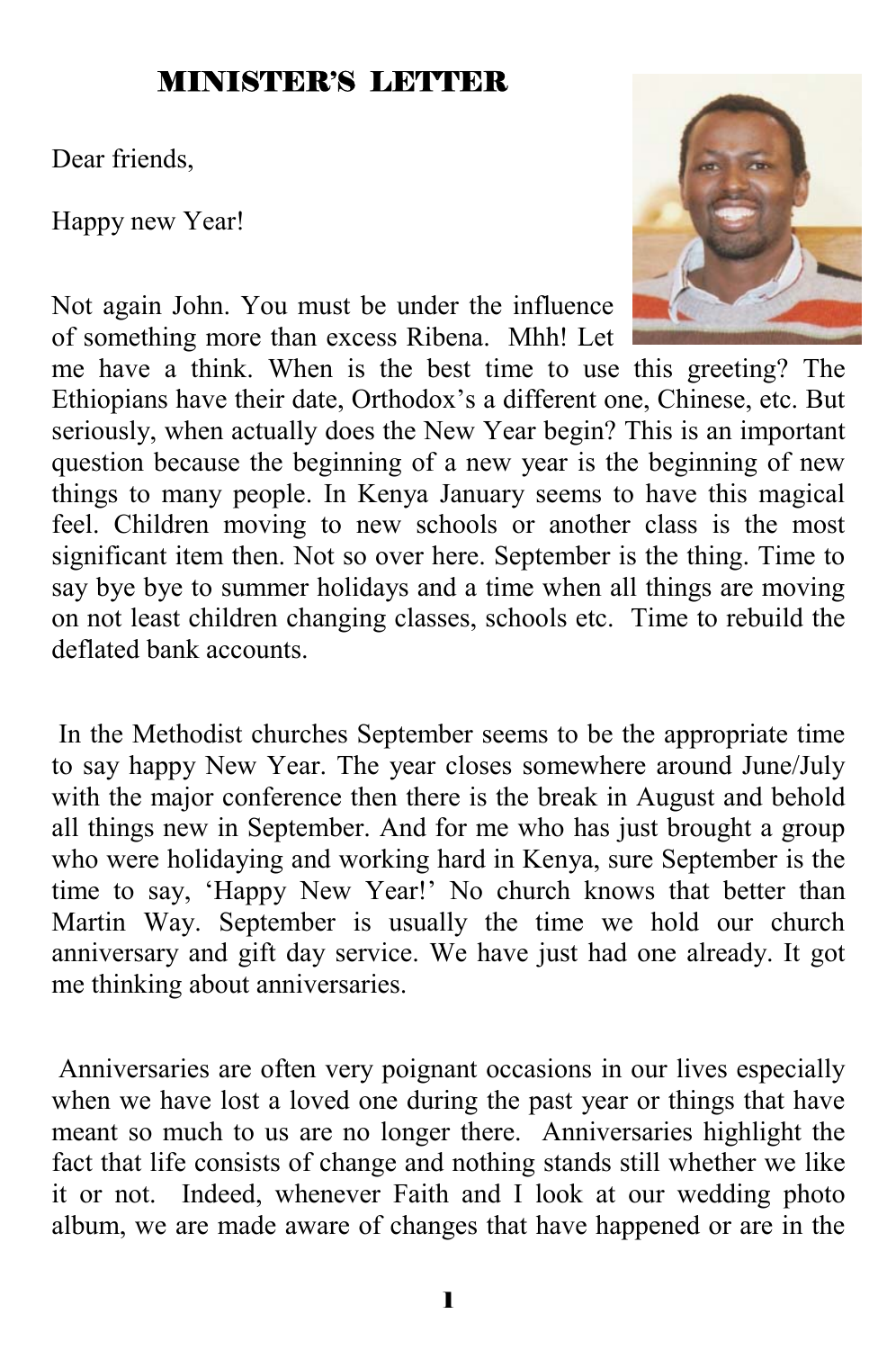process of happening. For example, there are people who appear in the photographs who are no longer physically present with us now; there are physical changes in the town and the Church where we got married; and last, but by no means least, there are changes which have taken place within ourselves over the past ten years (and I'm not just talking about the few extra grey hairs on my beard!!).

 Church Anniversaries are no less poignant than our own personal anniversaries. This year in particular we thought about the foundation stone and discussed the new foundations that we lay in life. As we celebrated our Church Anniversary this year, I was aware of changes that have happened in our Church. We cannot deny the fact that in the life of Martin Way there are people who are no longer physically present with us but whose witness and faith have paved the way for new members to join our Church family. We cannot deny the fact that physical changes have taken place in our area and at Martin Way where we worship Sunday by Sunday. Whenever I visit with Fred and Doreen they remind me of how congested Martin Way is compared to when they settled not so few years ago. Lastly, but by no means least, there are changes which have taken place within ourselves and, pray God, will continue to take place as we allow God to have His way in our lives and in our Church communities.

 The Christian gospel is essentially a 'gospel of change' for it speaks of a God who changes and transforms the lives of people. In the Gospels we read of those who rejected the 'good news' of Jesus simply because embracing it meant they had to change their thinking and their lifestyle. They weren't prepared to do that so they died spiritually.

 However, those who embraced the change which God's Holy Spirit brought in their lives found it to be a liberating moment for they were enabled to see things through the eyes of faith and that made a big difference.

It puzzles me why the Church, which proclaims a 'gospel of change',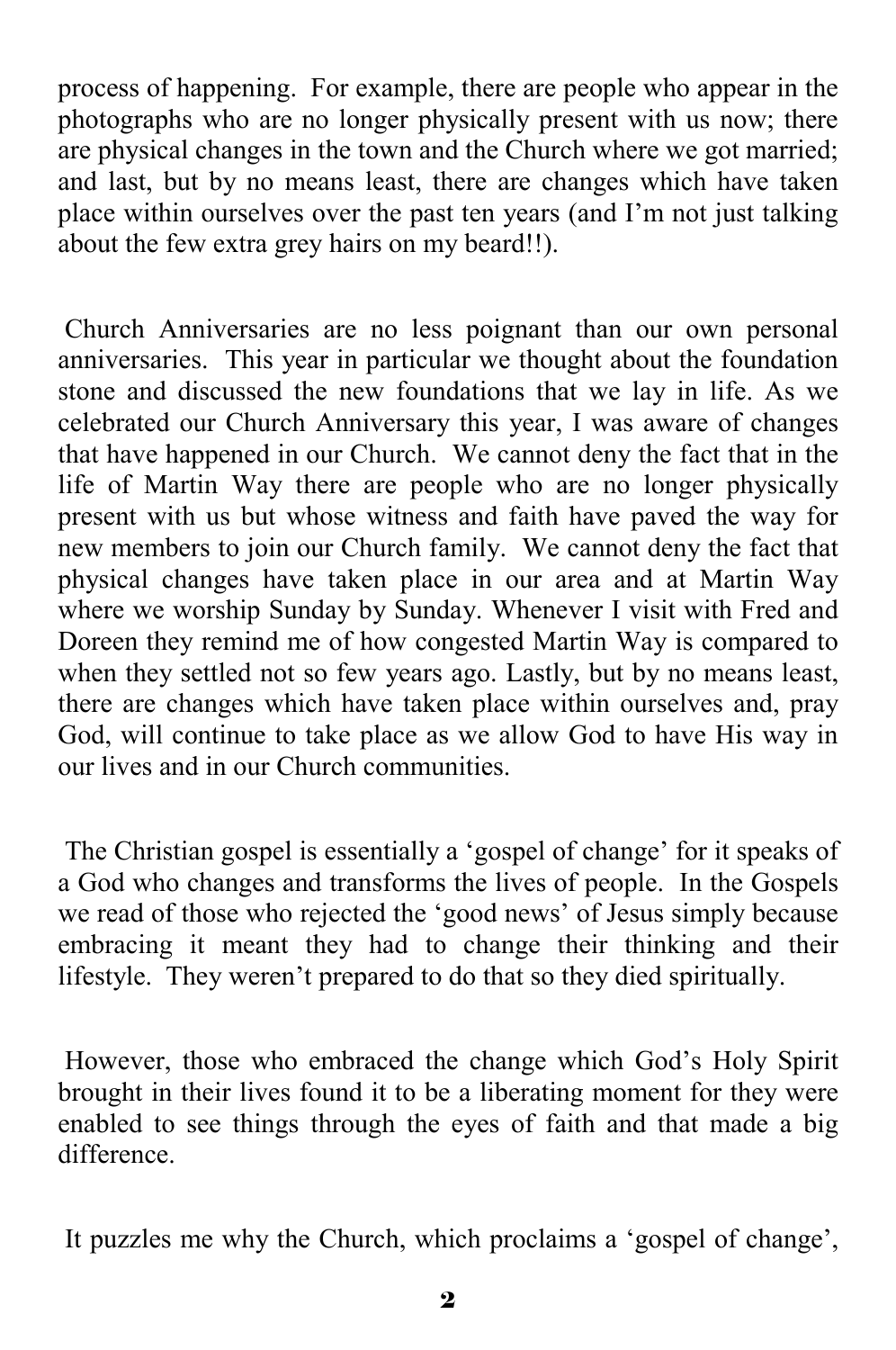often seems so reluctant to embrace change of any kind at all. Surely, if we truly believe that God makes a difference to people's lives then we have a Christian responsibility to use the resources we have, whether it's people, money or property and to do all we can to ensure people know about the good news of Jesus before it's too late. If we don't believe that God can change the lives of people or that the Church has an important part to play in bringing about that change, then we have lost our sense of mission and the Church just becomes a glorified social club.

 A ministerial colleague of mine shared with me recently how he had been called to the bedside of a man who was dying. This man had lived a wayward kind of life and he wanted to make his peace with God and with his family before it was too late. It was a huge privilege for my colleague to lead that man to Christ and to witness the 'change' which God brought about before the man died.

 The best form of change is the kind that we can prepare for and plan for so we can make the transition from one state to another gradually, before circumstances overtake us and we're forced into change. For example, most firms these days lay on pre-retirement courses for those who are making the transition from full-time paid employment to retirement and this can help people to adapt to that particular change in their lives.

No one pretends that change of any kind is easy. We are all creatures of habit – we do certain things at a certain time and in a certain way and when those 'familiar' ways are changed, we feel extremely vulnerable. However, change is often not as bad as we make it out to be. In fact, it can actually lead us into new ways of living and working which bring their own rewards.

 One minister told a story of how she remembers visiting a lady who always used to do her washing using a twintub. It seemed like hard work to her but she was used to it so she carried on as she had always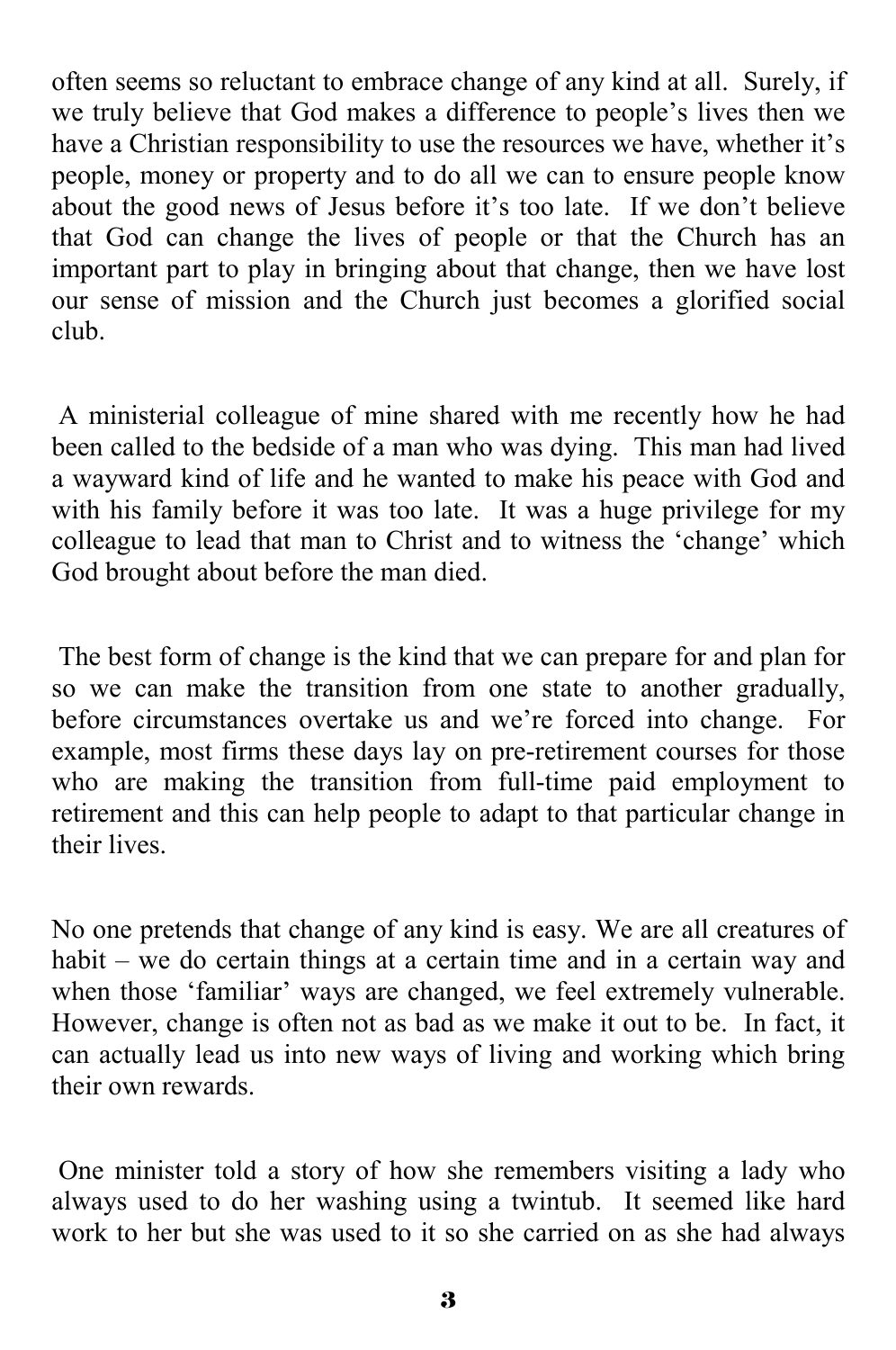done. Then one day, the machine broke down and could not be repaired because the model was obsolete. Consequently, her daughter persuaded her to buy a 'new fangled' washing machine. The lady was anxious about how to work this new machine but now she wouldn't be without it. 'Why did I leave it so long to make the change?' she told me.

 Anniversaries are times of reflection and thanksgiving for what has been but they must also be occasions when we take time to consider our present situation honestly and plan for the future. And what's true of personal anniversaries is also reflected in our celebration of a Church Anniversary. So on our Church Anniversary & Gift Day, we gave thanks for those who laid the foundations, built our Church and established a community of faith here at Martin Way. We owe it to those people to have the vision and the courage to embrace change just as they did. We also owe it to future generations of Martin Way to experience the life-changing love of God. The words of the hymnwriter echo loud and clear:

> 'The Church of Christ, in every age Beset by change, but Spirit-led, Must claim and test its heritage And keep on rising from the dead.

 We have no mission but to serve In full obedience to our Lord: To care for all, without reserve, And spread his liberating word.'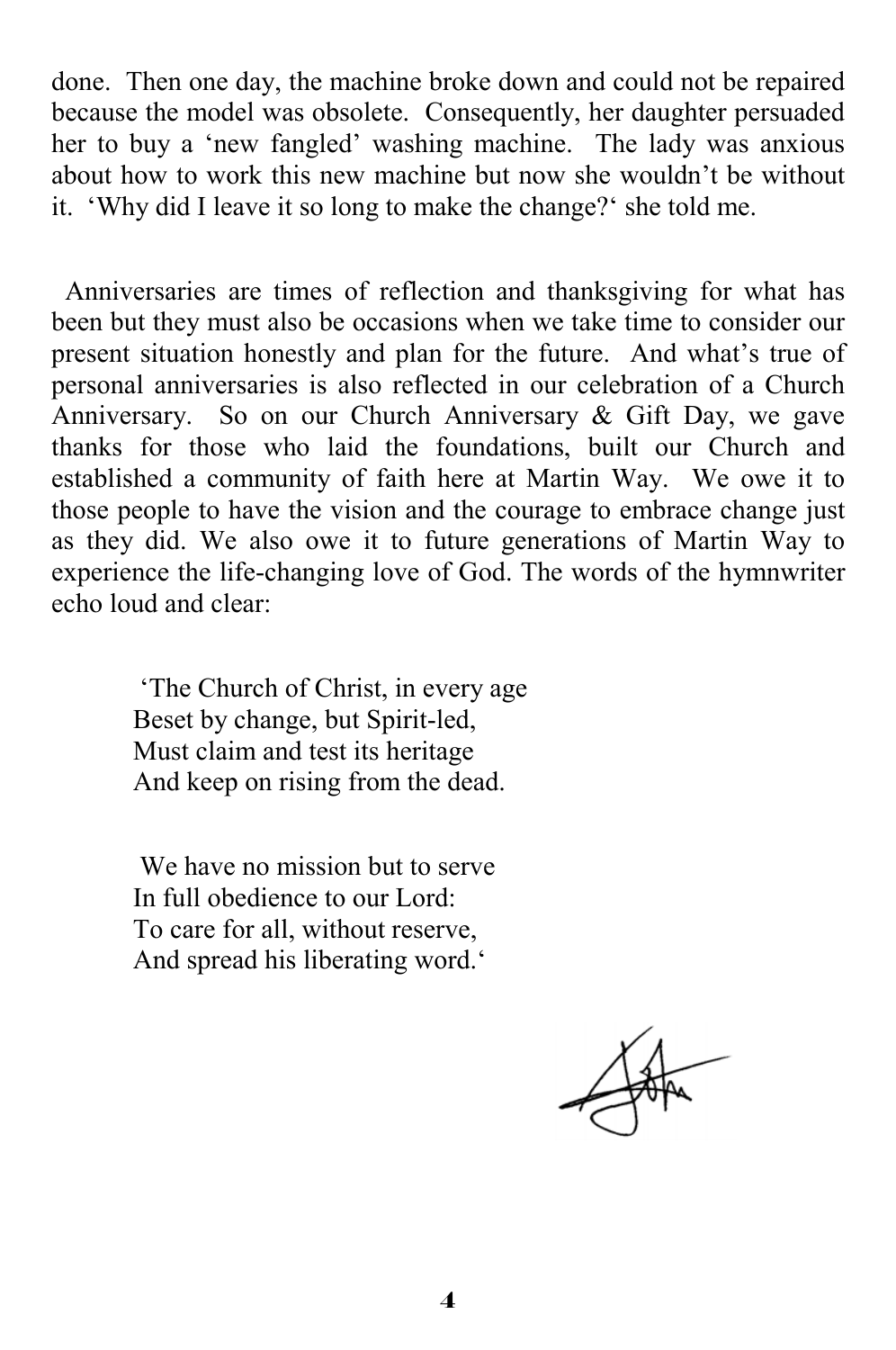

#### **An audience-led panel discussion event hosted by Rob Frost**

A panel of significant Christian leaders from politics, the arts and the church will be looking at today's current affairs from a biblical perspective. You will have the opportunity to help set the agenda and engage in the discussion if you wish to do so. This will be an informative and fast-moving event looking at local or national issues. The evening will be recorded live and broadcast in a prime time slot on Premier Christian Radio.

#### **What's your burning question?**

What should be the Christian response to climate change? Is the church doing enough to prevent the slide into gang culture in our inner cities?

Should Christian values shape Government legislation?

On 23rd October, at Holy Trinity Church Wimbledon, 234 The Broadway, I'll be hosting a panel of distinguished church leaders; we'll answer questions put by you, the audience.

There are so many issues for Christians in today's society - moral, theological, legal and more - so come along and join the debate!



**Rob Frost**

*For more information go to the Premier Christian Website www.premier.org.uk*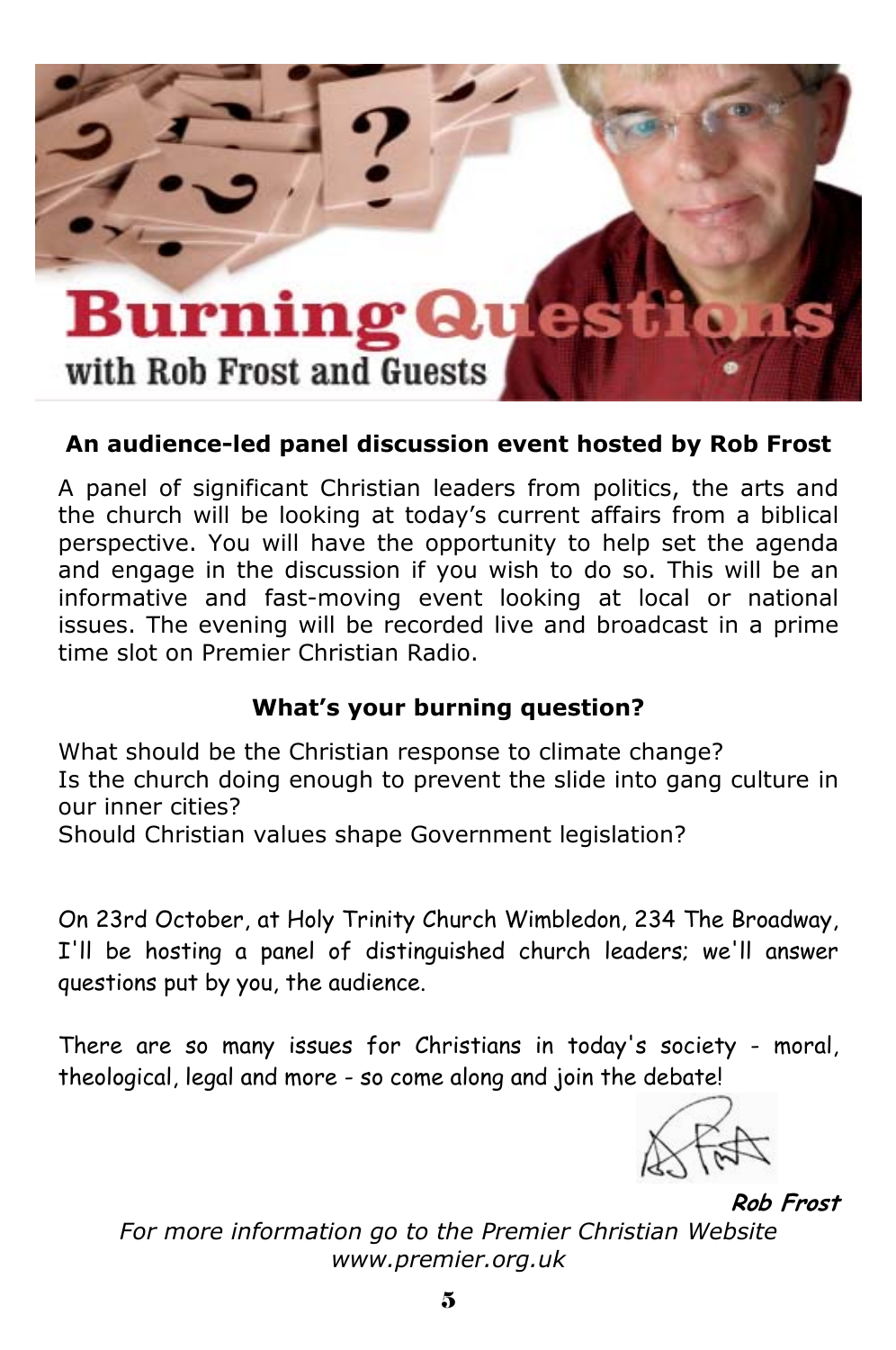## **News from Synod**

**September 2007** 



Dear friends

 The young worship leaders from Leytonstone ably led our morning worship as we gathered in Synod at Methodist Central Hall Westminster on the 8<sup>th</sup> September to *take a good look*.

 We **looked backwards** at the Methodist Conference, through the eyes of 3 of our representatives. Apart from a debate on climate change much of the Conference was focussed on proposed changes to the Connexional Team. This debate was the culmination of several years of hard work. Conference's broad acceptance of the proposals mean that many processes will be simplified and more flexible, allowing the Team to adapt without major upheaval; making it more fit for purpose in the  $21<sup>st</sup>$  century and more able to play its part in developing the priorities of the Methodist Church.

 We **looked within** through the perspectives of young people - with Lindsey MacFarlane, the Croydon Circuit youth worker; Peter Baffoe, a member of the Association of Black Methodist Youth Clubs Exec; and Chidi Onyeforo, Chair of the Methodist Youth Exec. They challenged us to offer appropriate pastoral care and nurture to the young people in our churches, to receive the gifts they offer, make sure they know what's happening and - literally - put youth concerns higher up the Church agenda.

 We **looked forward** to a number of vision and training days that are happening in the District and heard news of new opportunities, as well as a significant challenge to recruit and train new young Local Preachers. For further details see the centre pages.

 We **looked around** us at the impact of climate change and the damage being done to the environment by our excessive consumption of the world's resources. We heard of the impact climate change on our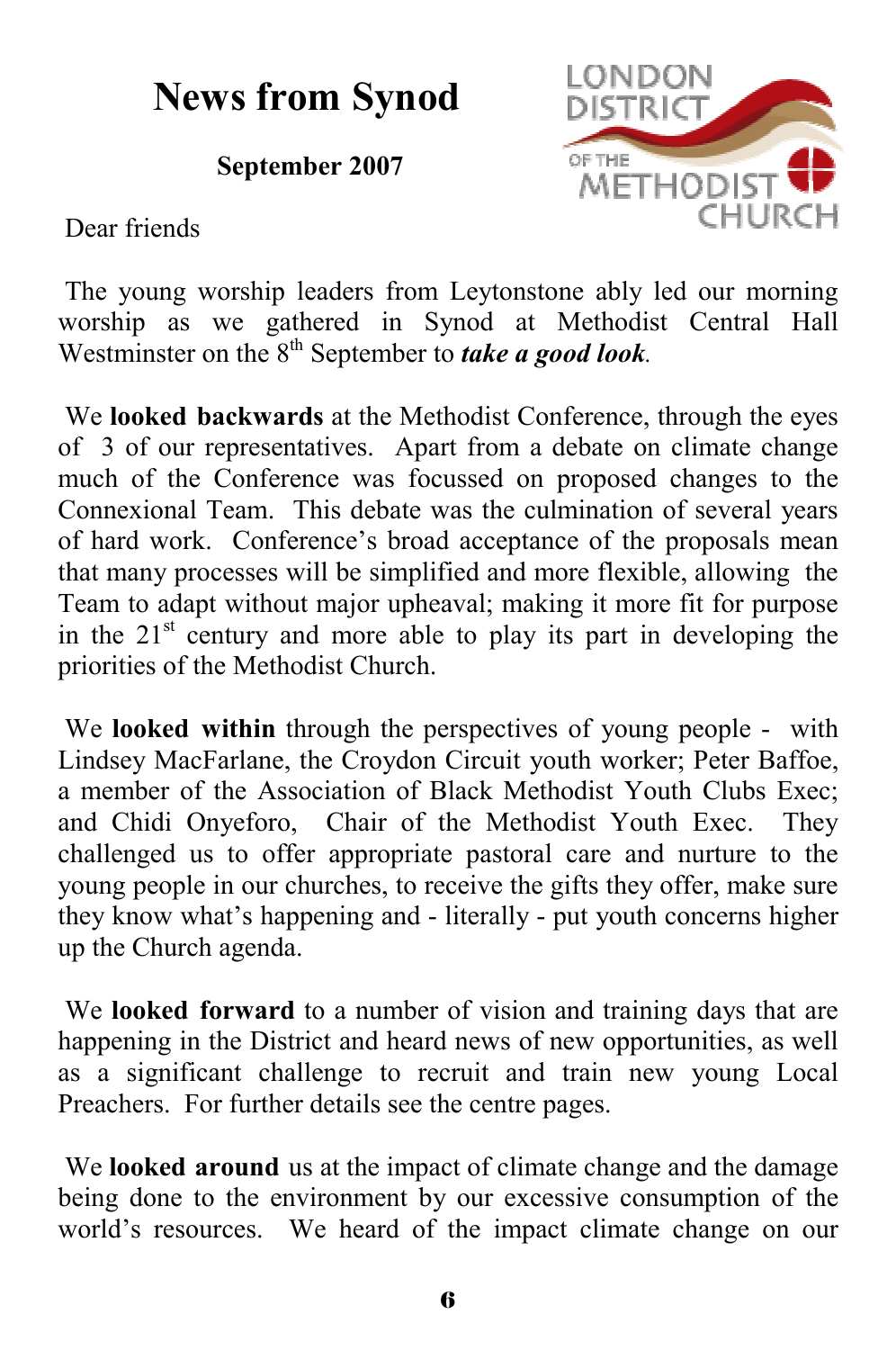brothers and sisters in the Pacific, including the islands of Tuvalu where 20% of the population have had to leave due to the rising sea level – the first official climate change refugees. Jennifer Potter reflected theologically on why we should be concerned and David Craine, a local preacher in Harlesden and Mayor's Advisor, gave a London perspective, highlighting the urgent need for us all to start making small changes in the way we use resources **now**, and indicating there is only a 10 year window in which to make significant change.

 The themes of the synod were offered up in worship at the end of our day, including testimonies from Parchmore (solar panels on the roof), the Forest Hill junior stewards (a 12 and 13 year-old who are part of the leadership team) and Patrick Kandeh (who candidated for ministry from Walworth and has recently arrived as a probationer minister in the Bromley Circuit). As a new Methodist year begins everyone was challenged to identify one new thing we will do or to which we will (re)commit ourselves personally and one new thing we should be taking back to our churches and circuits. What page will we contribute to the ongoing story of Methodism in London?

 It turned out to be a long day, with Synod overrunning - and we have been properly challenged to manage the time better in future. Part of the dilemma is that there is so much bubbling up in the District – and that's something we want to celebrate!

 At the start of this new year you too are challenged to *take a good look*: at your lifestyle and vocation; with others at the pattern of life in the Circuit churches and their local communities. *Take a good look* and reflect on what you see. Where is God at work? Where is good news needed? What should come to an end? What needs to be done in fresh ways? What needs to be started? Who might we be working with? Like the connexional team we need to develop more flexible structures that are fit for purpose, discerning where God is already at work and joining in.

*Ermal Kirby Stuart Jordan Jenny Impey*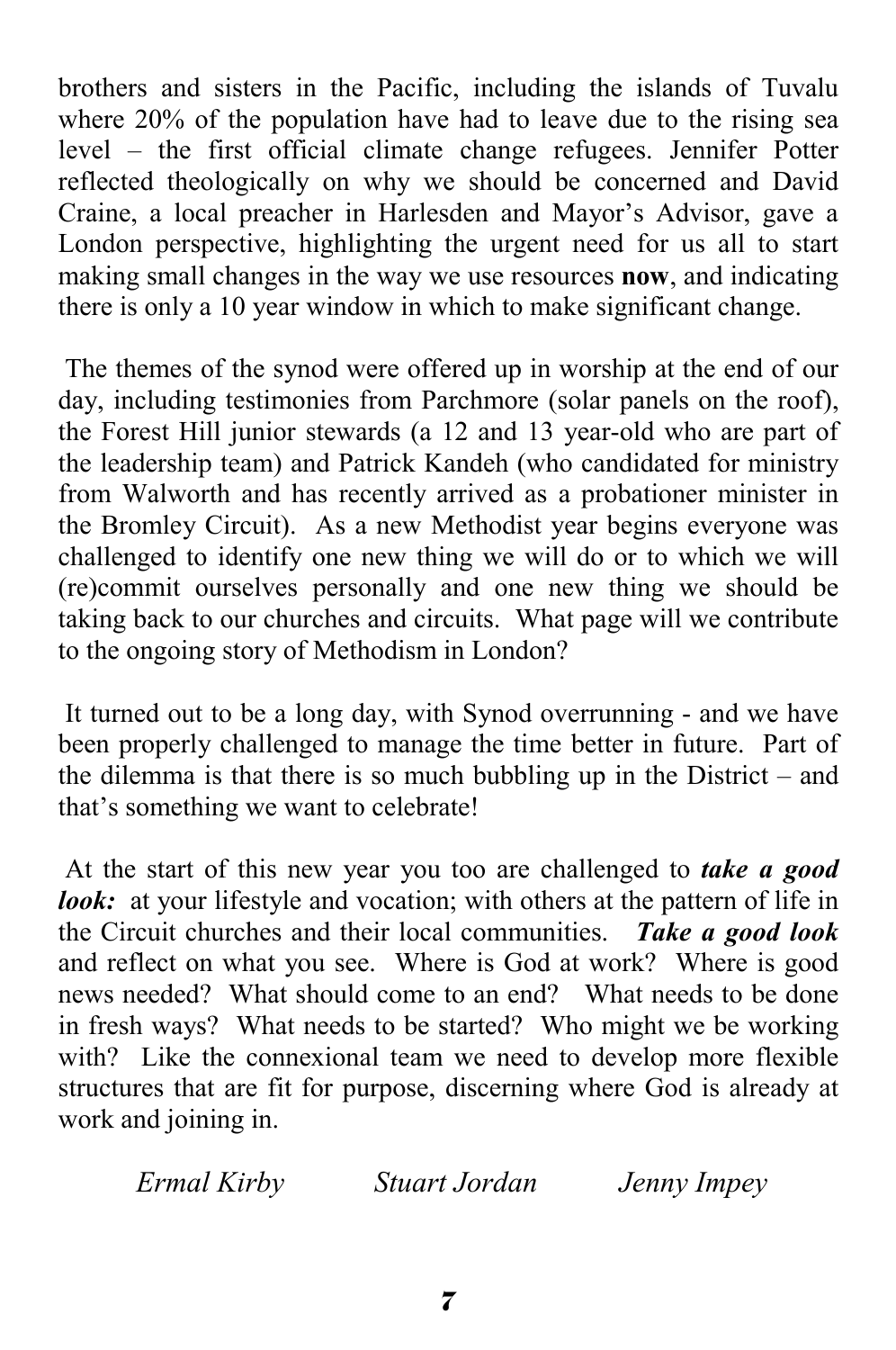## 23rd Psalm

(Modern version)

The Lord is my pace setter, I shall not rush.

He makes me stop for quiet intervals.

He provides me with images of stillness which restore my serenity.

He leads me in ways of efficiency through calmness of mind.

And His guidance is peace.

Even though I have a great many things to accomplish each day, I will not fret,

For His presence is here.

His timelessness, His all-importance will keep me in balance.

He prepares refreshment and renewal in the midst of my activity.

By anointing my mind with oils of tranquillity,

My cup of joyous energy overflows.

Truly harmony and effectiveness shall be the fruits of my hours,

For I shall walk in the pace of my Lord

And dwell in His house for ever.

*Tokyo Megashie*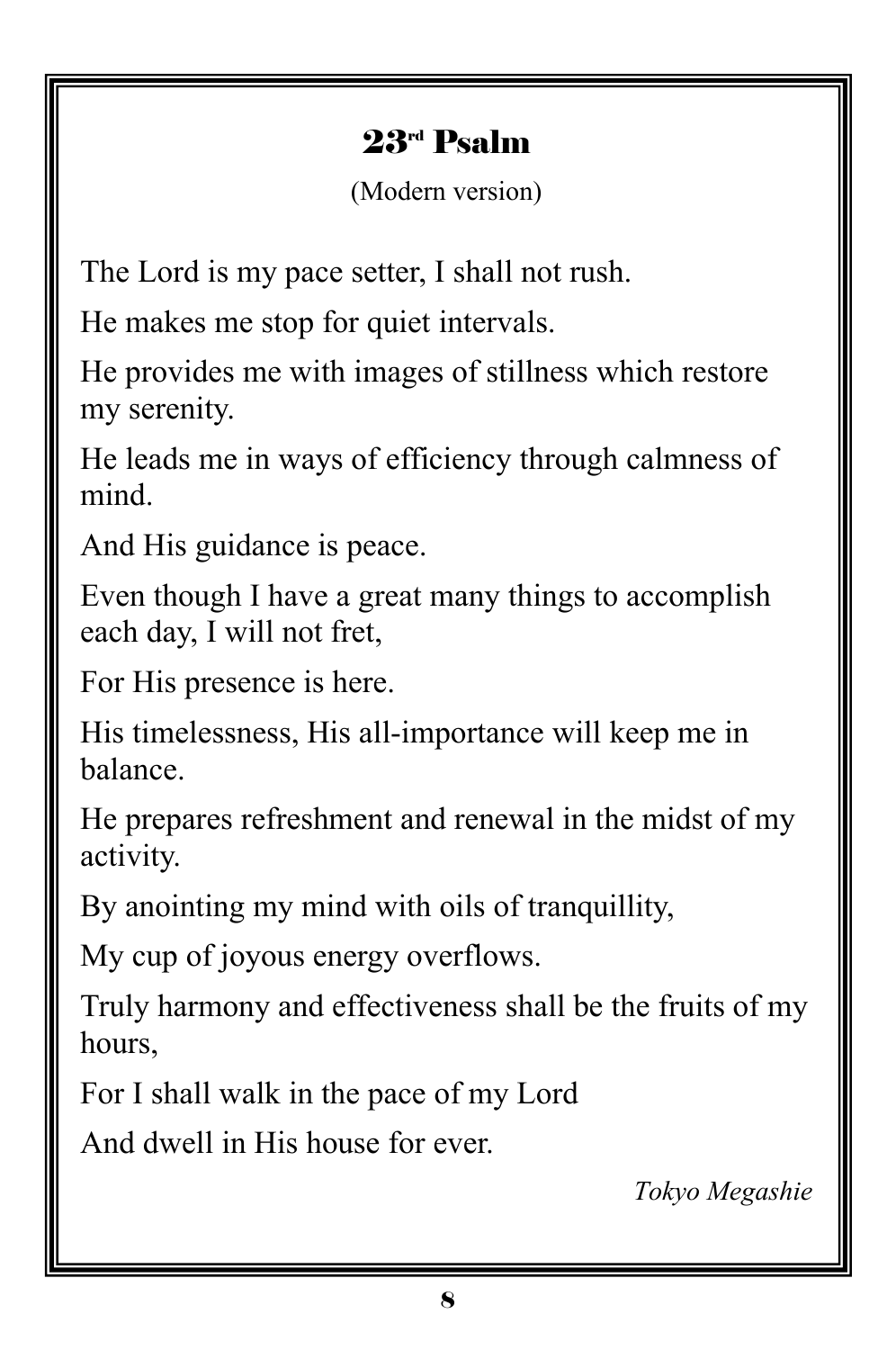## THOUGHT OF THE MONTH - OCTOBER 2007



 Have you got a diary for 2008 yet? I have - and I've also got my first booking for a talk in January. Come to think of it we spend much of our time looking ahead. Holiday dates have to be booked months in advance. Those of us who take services have to submit dates for the next quarter soon after the present one begins. All sorts of preparations have to be made in advance.

 But also we wish our lives away sometimes. If we are working we

find ourselves longing for the next week-end on Monday morning. We start as children, looking forward to birthday parties, outings and special treats, and we carry on from there. Looking forward becomes part of our way of life and there is the inner feeling that somehow the best is yet to be.

 We show optimism when we plan ahead. Years ago when the preachers for next Sunday were announced, the proviso "D.V." was added - "God Willing". I may give an undertaking to talk to a group next January, but I can never be absolutely certain that I shall be able to fulfill that undertaking. All of us are in God's hands and he has plans for each one of us which may or may not coincide with the plans we make for ourselves.

 We should also think twice about wishing our time away. Time is one of God's most precious gifts to us but none of us, young or old, knows exactly how much time we have at our disposal. That is just as well when we come to think of it. The fact that we can never be sure what lies ahead makes life all the more valuable, mysterious and intriguing. As we grow older we begin to realize the wisdom of just taking one day at a time and for being thankful for each day we are given.

*Bill Cox*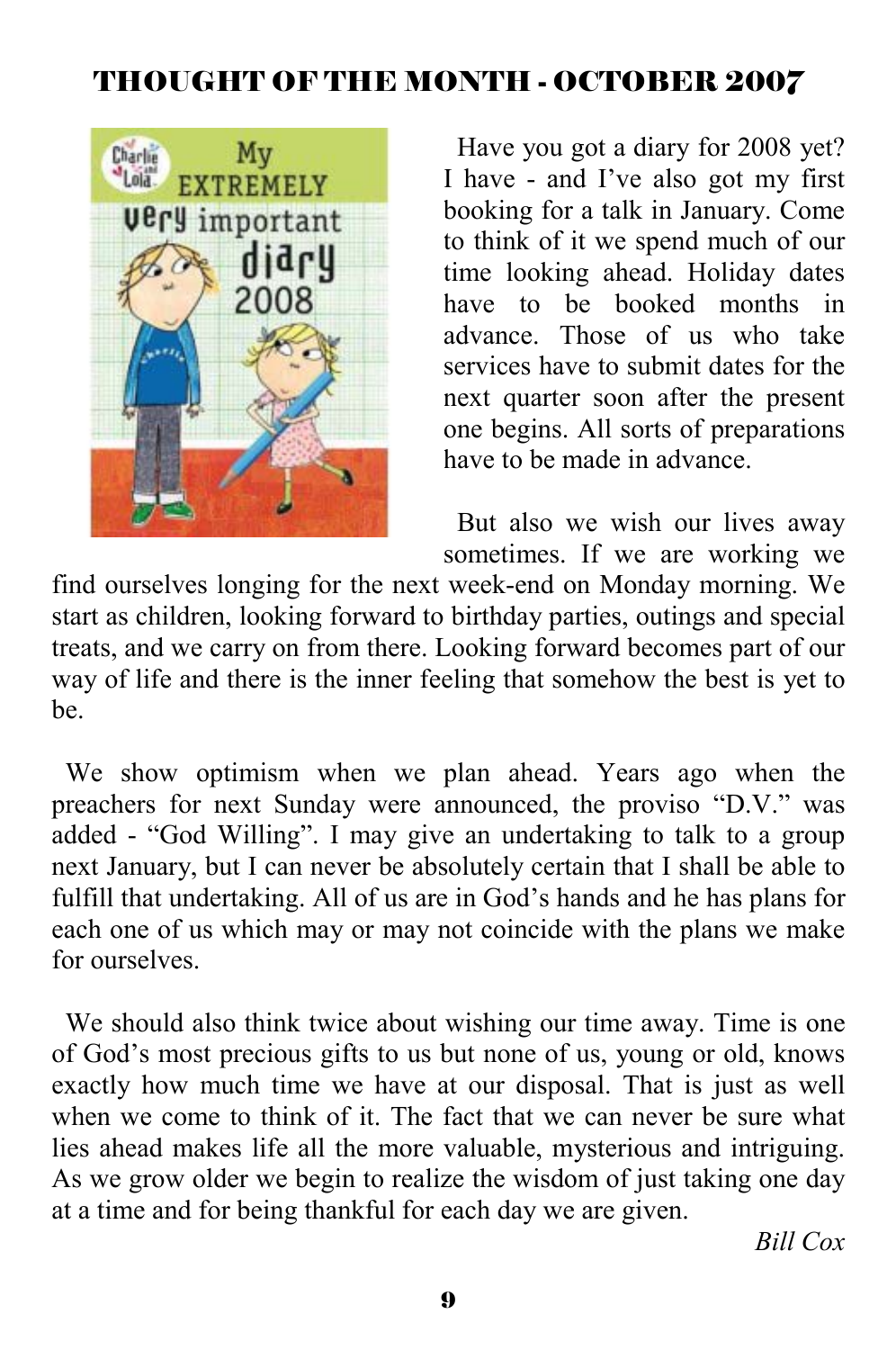## OUR SOGGY SWANAGE TRIP



Despite severe flooding in many parts of England, a group of merry campers from Martin Way descended onto Tom's Field in Swanage for a week of fellowship, fun and sun.

No one (not even

Janet and Bob, who bought us all cream teas) had ever experienced the sight that greeted us all. The field had more or less turned to sludge and welly boots had become the height of fashion.

 With the inclement weather restricting our outdoor activities we all rallied through and amused ourselves with coffee and chat under the cover of canvas. Through the week we did manage to catch some sun and took advantage by heading for the beach or visiting local attractions.

 I think that most of u s h a r d e n e d campers would agree that it was definitely the wettest Swanage ever!

*Jane and Colin Smith* 

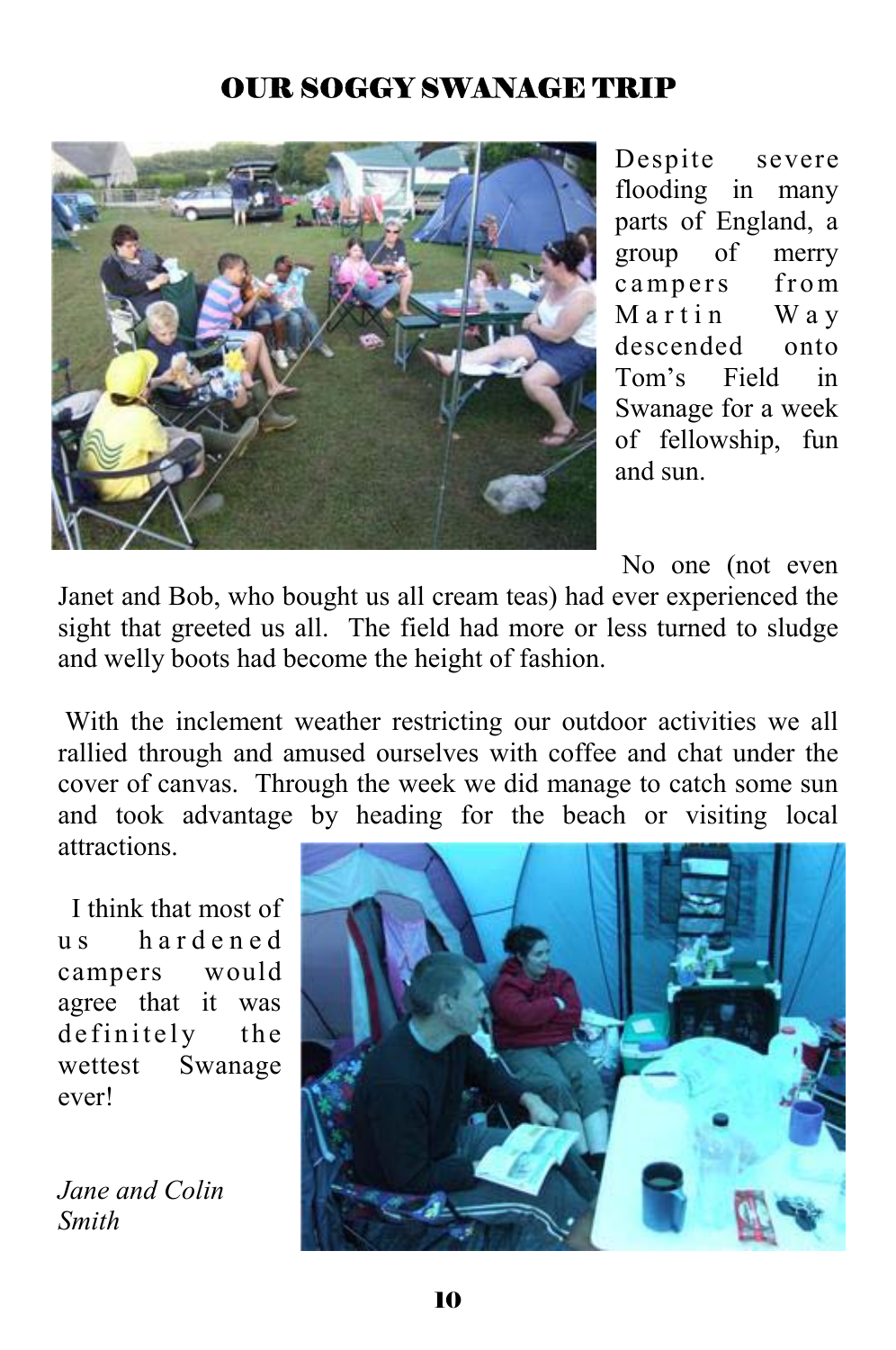# **A MULTI FAITH SERVICE**

6.30 pm, Sunday 25th November, Southwark Cathedral, London Bridge



Further details available from Steve Penrose, LEAT, St Paul's Church, Lorrimore Square, London SE17 2QU steve@leat.org.uk 020 7793 0338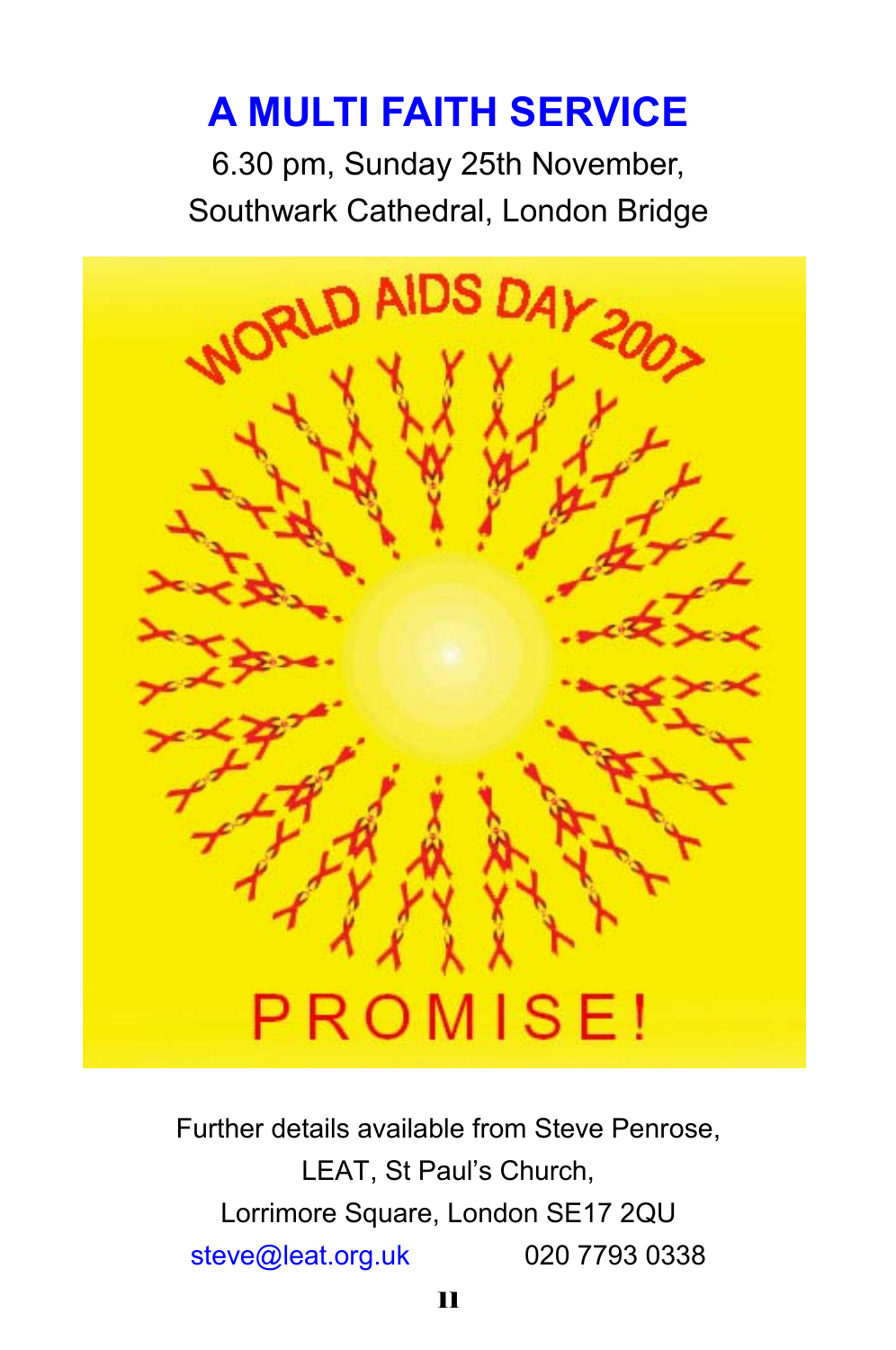## DVD REVIEWS from RE:FRESH BOOKS

### *So, who is this Jesus?* Presented by Russell Boulter - £8.99

This is an excellent DVD for use with teenagers or seeker groups. It comprises three 17 minute sessions which run consecutively but can be played individually. Set in Israel, it begins with an Old Testament background, from Abraham to the baptism of Jesus; the second episode looks at the birth of Jesus and key elements in his life leading up to the claim "I am the way, the truth and the life" while the third episode looks especially at the Garden of Gethsemane, the trial of Jesus, his death and resurrection.



There are also additional features including a 19-minute testimony by Brian Russ, jailed for attempted murder, 21 questions about the Christian faith, and historical information on Christian Social reformers.

The language, format and choice of Russell Boulter as the Narrator make this an easy DVD to watch. It moves quickly and yet provides a solid foundation for the message, including the significance of animal sacrifices, the meaning of new birth and the importance of the death and resurrection of Jesus. It is filmed against appropriate backgrounds including a Nazareth carpenter's shop, a marketplace, the shores of the Sea of Galilee etc. with short vignettes to add interest.



## *Zamzam*

A Missionary Odyssey

A remarkable, true World War II story about a passenger liner carrying 144 missionaries that was sunk by a Nazi warship off the coast of South Africa. Miraculously all the missionaries survived.

The 30-minute documentary, in colour and black & white, includes pictures by a *Life* Magazine photographer, who happened to be on the ship, and interviews with some of the survivors.

*Both of these DVDs are available from re:fresh books & christian resources, 23 The Broadway, Tolworth, Surbiton KT6 7DJ*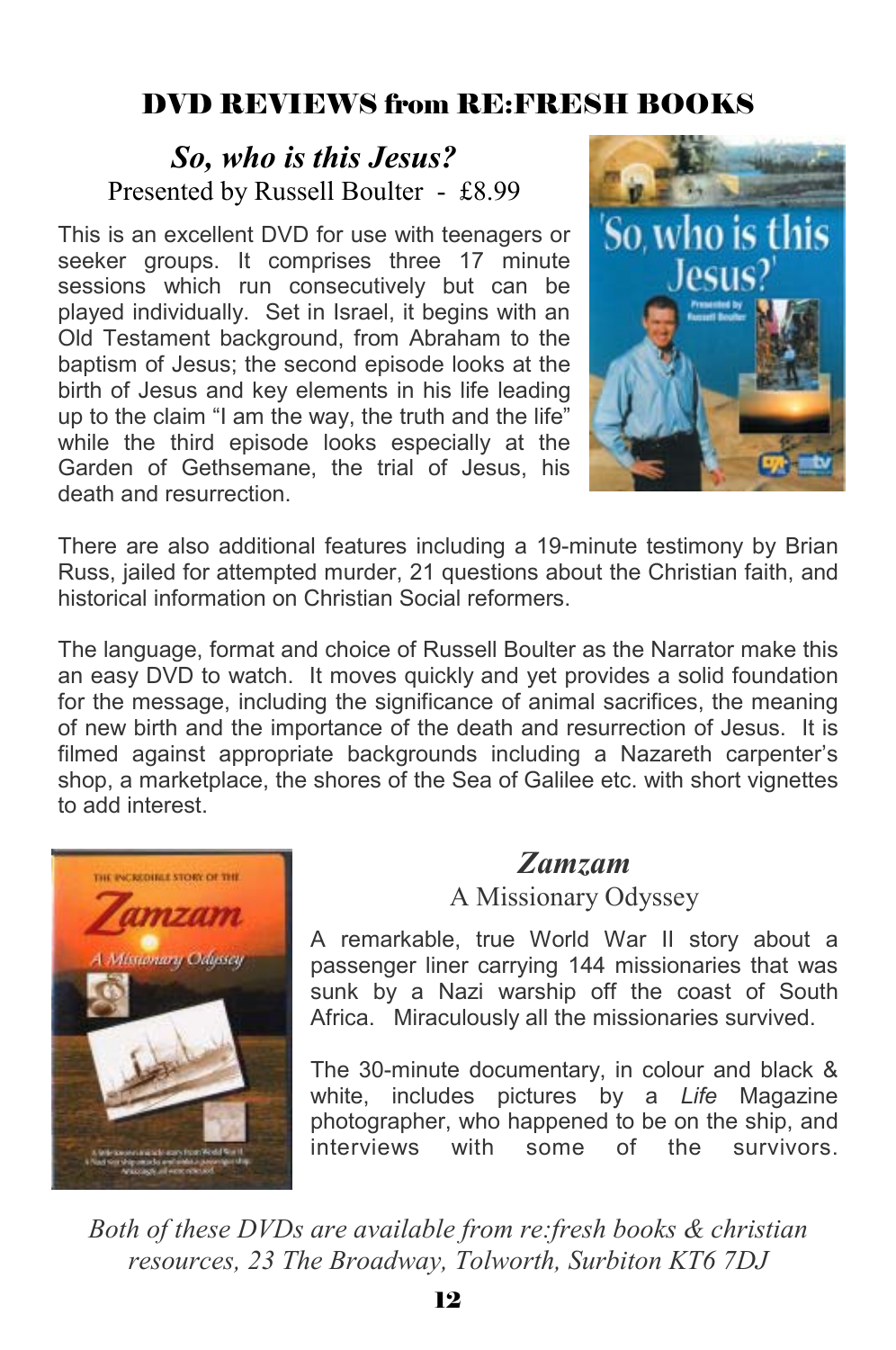## NEWS FROM KENYA 10th September 2007

Habari, Jambo, Cyfarchion, Greetings to everyone,

 Belated greetings from Kenya. Have been back for 5 weeks already and this is the first opportunity to write. The first 2 weeks was a bit



chaotic- visiting up to 30 different projects with proposals for hospitals, clinics, tree plantations, beehives, goat herding, women's cooperative groups etc etc. It is obvious that Rafiki trust will not be able to support all of these. As a group and individually, we can only relate to what we have seen and heard, present the people's stories and hope that there will be individuals who will feel it in their hearts to help, be it financially or through prayer support.

 Moira and Joyce stayed with me in Magina for an extended 2 weeks and, being loyal nurses that they are, were able to share their expertise and give valuable advice with regard to setting up a Health promotion facility. Jambo Sana as it is called, is now under way and the new building near completion. The latest plans are for it to incorporate a Feeding program for the orphans of the area and provide health and hygiene advice with regard to food handling, clean water and sanitation. Since there already exists a Pharmacy in Magina that supplies medication at subsidised costs and the nearest hospital in Kijabe quite accessible (though too expensive for many of the locals) a Health facility is not a priority in Magina at present. It is hoped instead that many of the children who will visit the Centre will be helped in some ways through teaching nutrition and provide us with some insight into some of the causes of why the children are hungry or malnourished.

 Last week I visited Kenyatta National Hospital and came away armed with colourful posters on nutrition, breastfeeding and also health promotion leaflets. UNICEF 's booklet 'Facts for Life' is one that is recommended and which I hope to get from K.I.C.C. (no, not Kensington) but Kenya International Conference Centre next week. Since the school term has started I have been distributing the First-Aid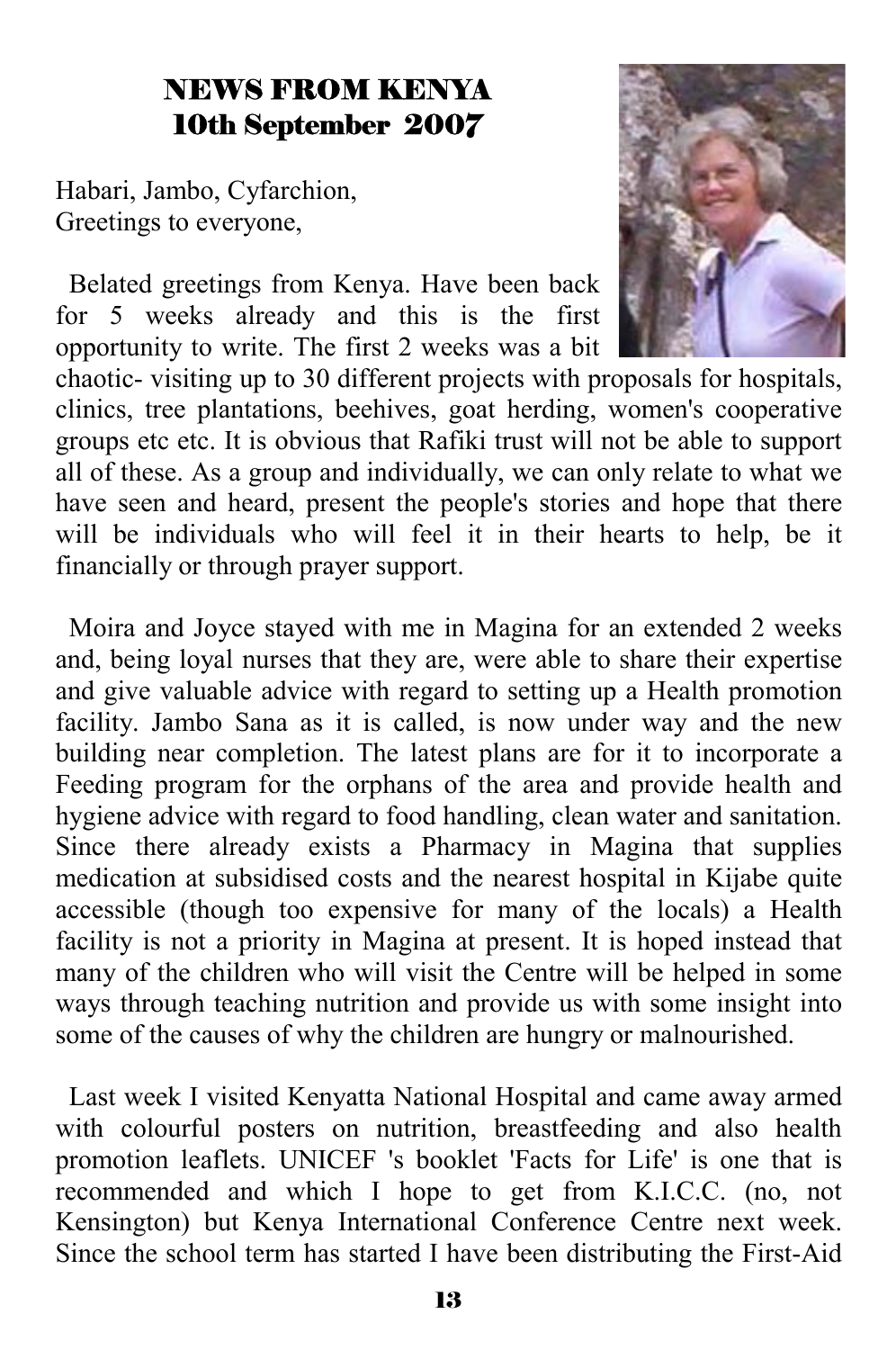kits that was donated to us and the staff were delighted with them. In fact, just explaining the contents of the pack to the teachers, turned out to be a teaching session in itself. I have been invited back this week to speak to the children on various health topics as well as hand out some games for the Kindergarten class.

 There is still no water supply in this part of Magina, despite being assured that 'they are working on it' a common theme here. Meantime some of our kind neighbours have been going to the Dam to collect as much as a donkey load can carry. The V.I.C.Church next door have said that we can use their well which I am told is 100ft deep. I managed to carry x 3 bottles (10 litres) in a wheelbarrow and found it sufficient exercise for one day! As for the handwashing - forget it! I've been taking my laundry to Kijabe and spending most weekends there. I am obviously not an African woman, yet!

All for now.

*Gwen Wildman* 

#### WHAT'S IN A WORD

 $-$  < 0 >  $-$ 

 Translators of the Bible often have difficulty in finding the right word.

 When Dr Harold Moulton was translating the Bible for a group of Eskimos he was having a problem finding a word for 'Joy', so that he could interpret the meaning of *'There will be much joy over one sinner that repents'* .



 As he went for a walk to ponder the problem he came across a dog enjoying a bone and wagging his tail. 'There was the solution', he thought.

 He rushed home where he wrote, "*There will be much 'tail wagging' in the presence of the angels over one sinner that repents*"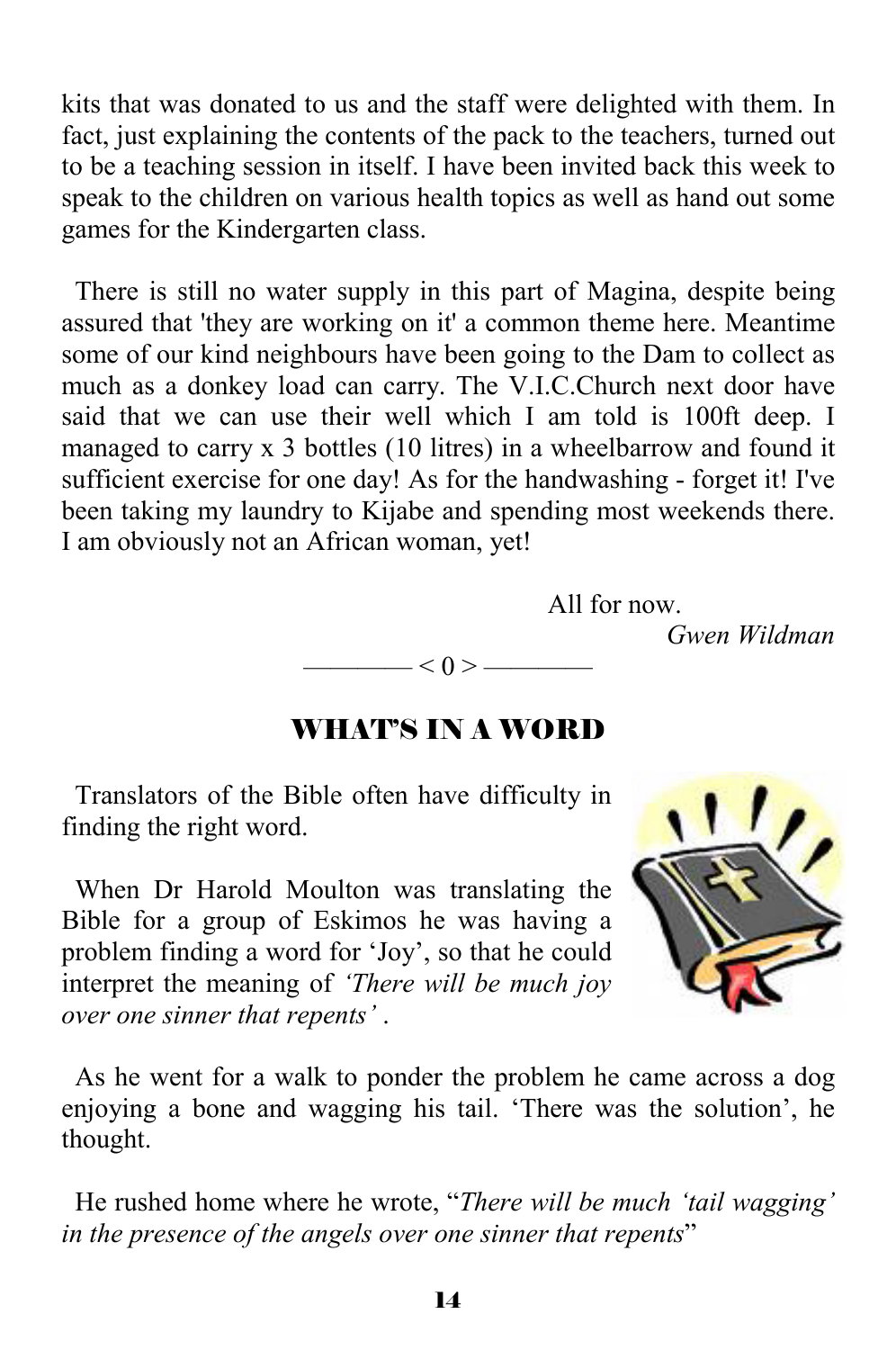## FAIRTRADE RECIPES



#### Banana Choc Chip Muffins

**Makes 7-8 large muffins** 

100g plain flour 40g melted butter 40g cornmeal 1 egg, beaten 1 teaspoon bicarbonate of soda 1 teaspoon baking powder<br>90g unrefined (golden) Fairtrade sugar 80ml buttermilk 90g unrefined (golden) Fairtrade sugar 2 ripe Fairtrade bananas, well mashed



50g Fairtrade milk chocolate, chopped into small chunks

Preheat oven to 200°C/400°F/gas mark 6. Sieve flour, cornmeal, baking powder and bicarbonate of soda together into a large bowl. Stir in sugar. In a separate bowl, mix together the butter, egg, bananas and buttermilk. Add wet ingredients to dry and mix gently (do not over-mix). Fold in the chocolate chips. Fill a muffin tin (ideally lined with muffin cases) to just under the rim. Bake for about 30 minutes until golden-brown and firm to the touch. Allow to cool in the tin.

—— $<$  0 > –

### SIGMA CHRISTMAS PRODUCTION

Sigma – (which used to be run by Janet  $\&$ Bob Hamblin) are now meeting every Sunday at 4pm at Martin Way Methodist Church for a Christmas Production called 'Topsy Turvy Christmas', to be performed there on Sunday 16<sup>th</sup> December about 8pm.



(Time still to be confirmed.) If you enjoy singing/acting/dancing, please come and join us.

If you require more information please contact Anne Conquest.

Tel no: (020) 8942 7147.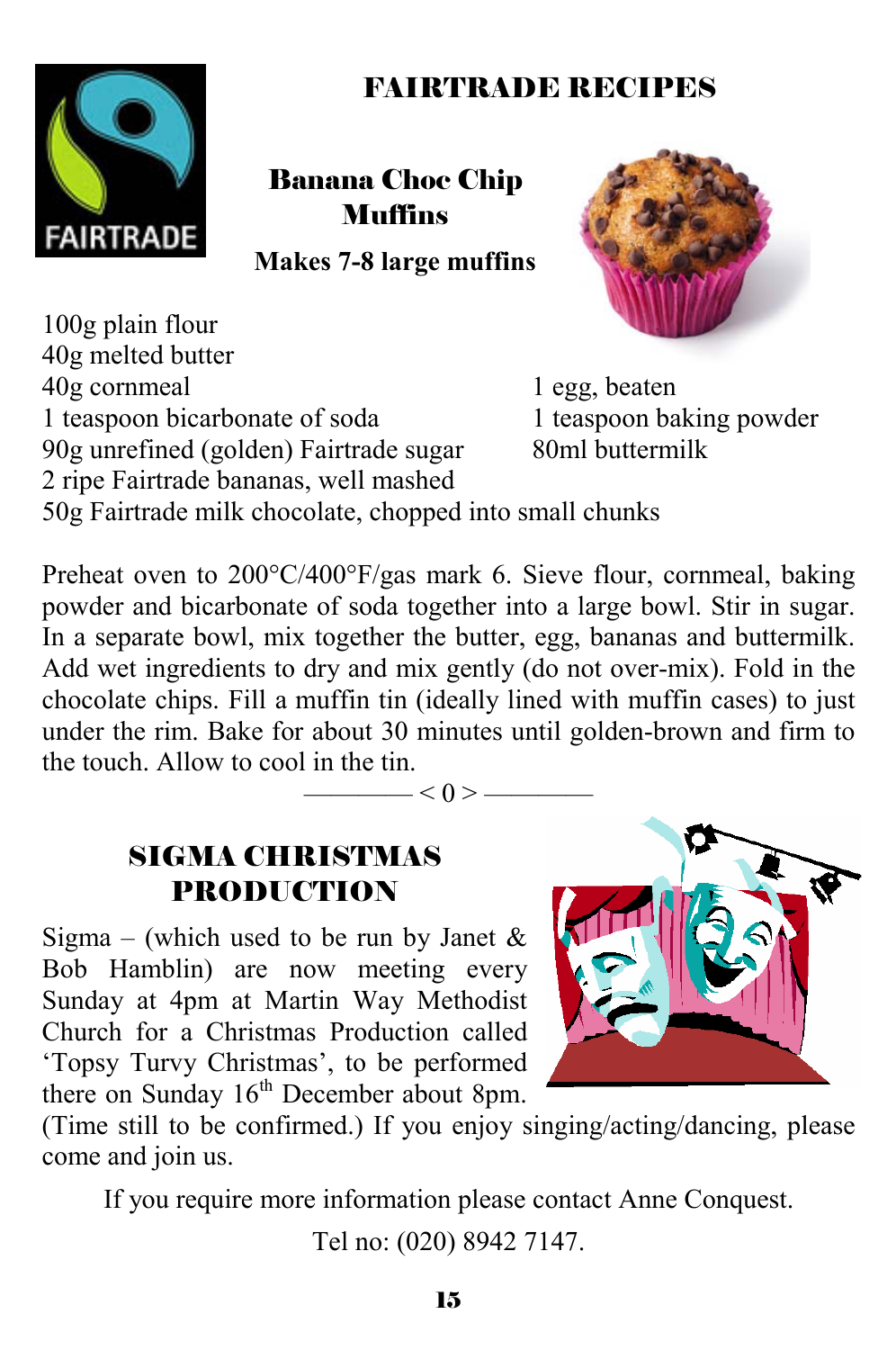#### **Faiths in Community: Working Together**

A meeting for parishes, groups and individuals

 ….interested in building relationships with different faith communities …. so that we can work together in our local communities and wider society

With Rev Richard Cook, Bishop's Adviser for Inter-Faith Relations, and staff from the Social Responsibility Department.

> Wednesday 10<sup>th</sup> October **7.30pm-9.30pm St Paul's Church, Oriental Road, Woking GU22 7BD**

**Please tell us if you are coming: email pat.jones@cofeguildford.org.uk or telephone 01483 237866** 



**Two opportunities for anyone interested or involved in inter-faith activities** 

**Christians and Muslims: Working Together** 

**A seminar for those engaged or interested in inter-faith work at local level.** 

Speakers

Rev Canon Guy Wilkinson, Archbishop's Adviser on Inter-Faith Relations Dilwar Hussain, Research Fellow, Islamic Foundation, Leicester.

> Thursday 8<sup>th</sup> November **6pm-8.30pm The Oak Suite, University of Surrey**

**For more information or to reserve places, please email Pat Jones on pat.jones@cofeguildford.org.uk or telephone 01483 237866**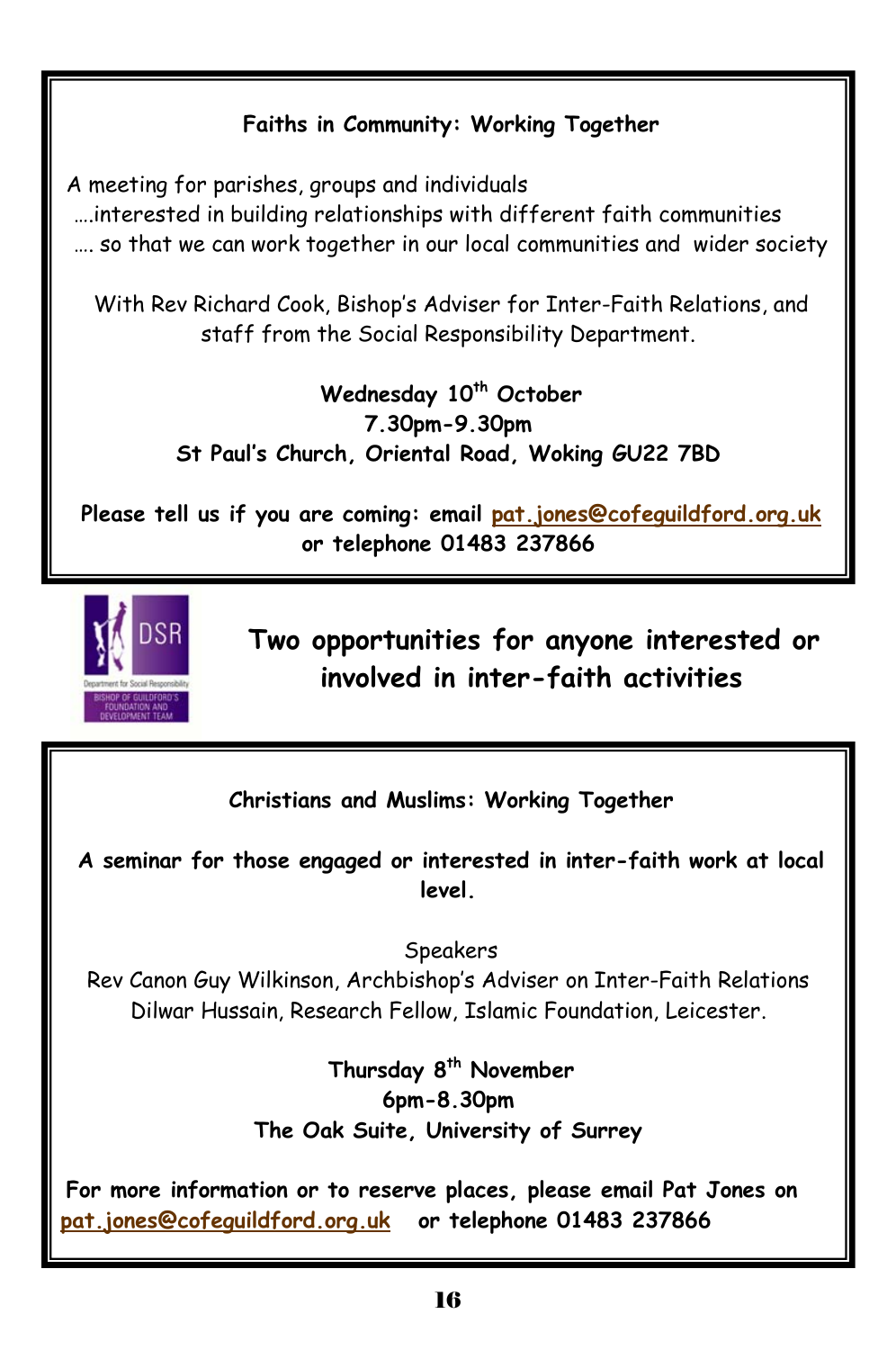#### PUZZLE CORNER

22 Books of the Bible have had there letters jumbled up, can you work out which books they are?

| seesign           |  |
|-------------------|--|
| hemw a t t        |  |
| usedox            |  |
| visitclue         |  |
| nailed            |  |
| nominaltaste      |  |
| violentera        |  |
| lastagain         |  |
| hazephina         |  |
| asheepsin         |  |
| onmars            |  |
| moodytenure       |  |
| hobaida           |  |
| ijeerham          |  |
| hemplion          |  |
| ashoe             |  |
| tileaccesses      |  |
| beshrew           |  |
| <b>socialsons</b> |  |
| shipinpipal       |  |
| human             |  |
| chairhaze         |  |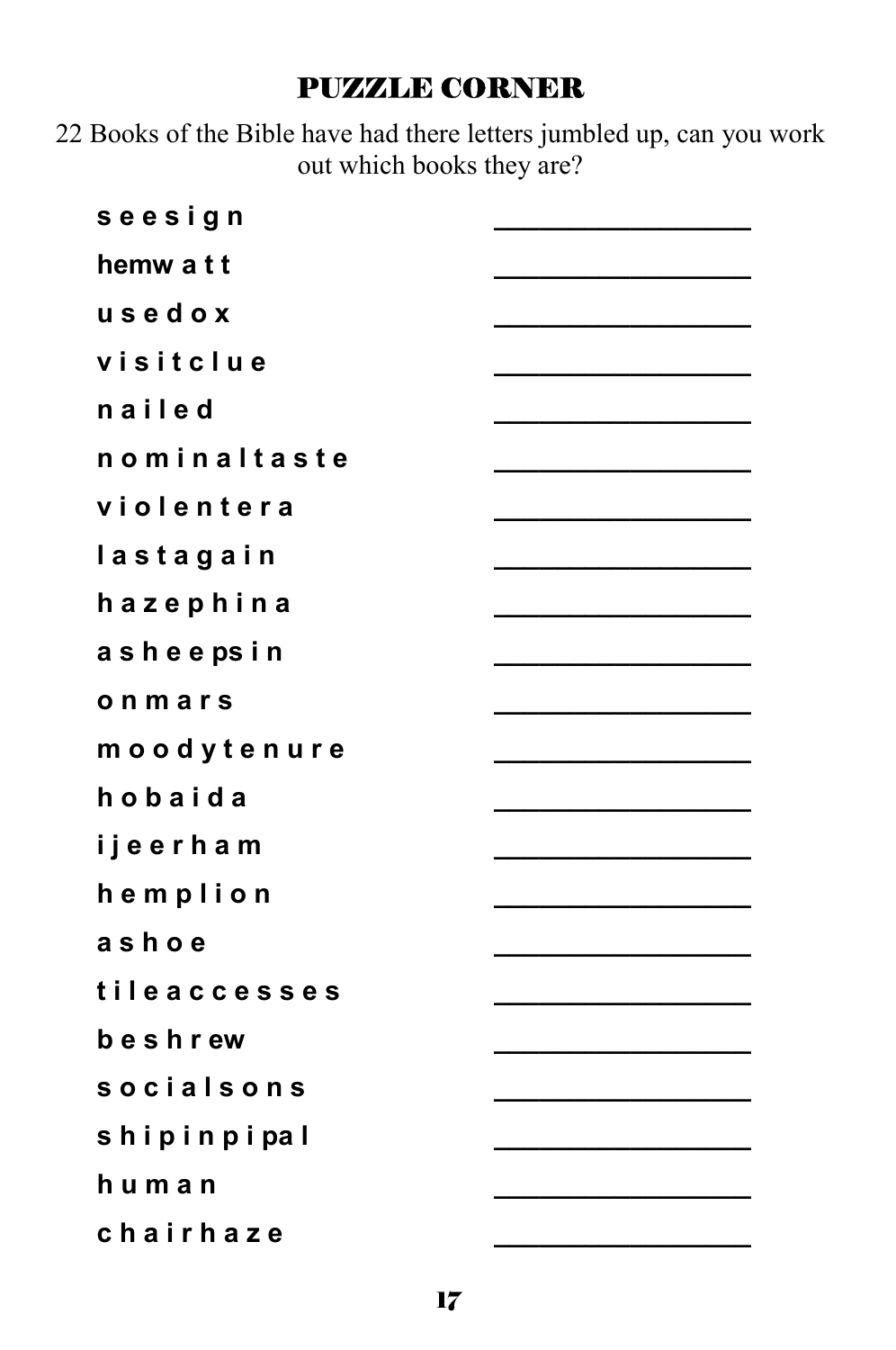



| Tue      |    | 2 10-12 noon       | Coffee and Chat                                                                      |
|----------|----|--------------------|--------------------------------------------------------------------------------------|
|          |    | $8.00 \text{ pm}$  | Time for Prayer                                                                      |
| Sun      | 7  | 10.30 am           | Harvest Festival led by Mr David Eagle<br>followed by a Ploughman's Lunch at 12.30pm |
| Tue      |    | 9 10-12noon        | Coffee and Chat                                                                      |
|          |    | $8.00 \text{ pm}$  | Time for Prayer                                                                      |
| Weds 10  |    | 7.45 pm            | Midways Group - More tales from behind bars -<br>Jo Allan                            |
| Fri      | 12 | $12.30 \text{ pm}$ | Luncheon Club                                                                        |
| Sat      | 13 | $10-12$ noon       | Midways Coffee Morning -                                                             |
|          |    |                    | proceeds to Church Funds                                                             |
| Sun $14$ |    | $10.30$ am         | Holy Communion Service led by                                                        |
|          |    |                    | Rev Barrie Tabraham                                                                  |
|          |    | Tue 16 10-12 noon  | Coffee and Chat                                                                      |
|          |    | $8.00 \text{ pm}$  | Time for Prayer                                                                      |
|          |    | $7.30 \text{ pm}$  | Men's Supper Club - Galapagos - Pauline Riley                                        |
| Sun $21$ |    | 10.30 am           | Praise Service led by Brenda Cannon & Tony Loft                                      |
|          |    | Tue 23 10-12 noon  | Coffee and Chat                                                                      |
|          |    | 8.00 pm            | Time for Prayer                                                                      |
| Weds24   |    | $10.30$ am         | Morning Communion led by Rev John Nyota                                              |
|          |    | 7.45 pm            | Midways Group - Quiz - Janet Laker                                                   |
| Fri      | 26 | 12.30 pm           | Luncheon Club                                                                        |
| Sun 28   |    | 10.30am            | Morning Service led by Rev Andrew Jacobson                                           |
|          |    | $6.30 \text{ pm}$  | Bible Study led by Valerie Ashcroft                                                  |
| Tue 30   |    | $10-12$ noon       | Coffee and Chat                                                                      |
|          |    | 8.00 pm            | Time for Prayer                                                                      |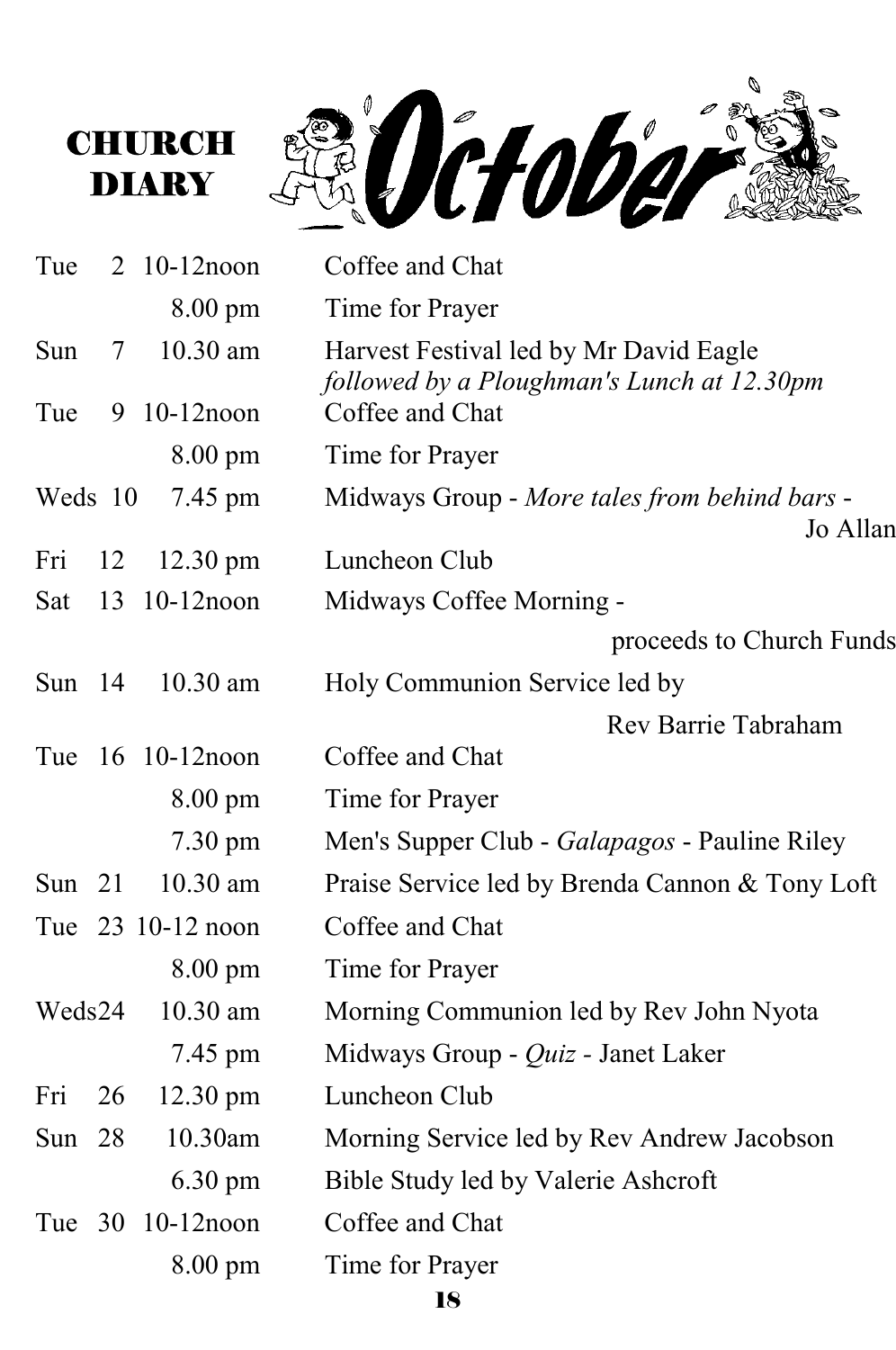*Please refer to the Website (www.martinway.org.uk) or Weekly Notice Sheet for any additional information* 

 $< 0 > \fbox{$ 

We wish all of those why celebrate a birthday this month a very



*Happy Birthday* 

and especially to:

**Jennifer Smith on 13th October Tyler Butland-Brooks on 26th October** 

## OUR COMMITMENT TO GOD

 $\leq 0$  >  $\leq$ 

- Continue to meet with other Christians to worship and praise God (no matter who the preacher is or what our likes and dislikes are it's part of our commitment)
- Join a house group and or a bible study group.
- Continue to meet with other Christians in fellowship / friendship.
- Continue to pray unceasingly on your own but what about joining a prayer group - remember Jesus' words - where 2 or more are gathered in My name then God is also there.
- Live our lives as Jesus taught us. Step out in faith and talk with your neighbour/s about what it is you see in and feel about church and why you come.

*Tony Loft*